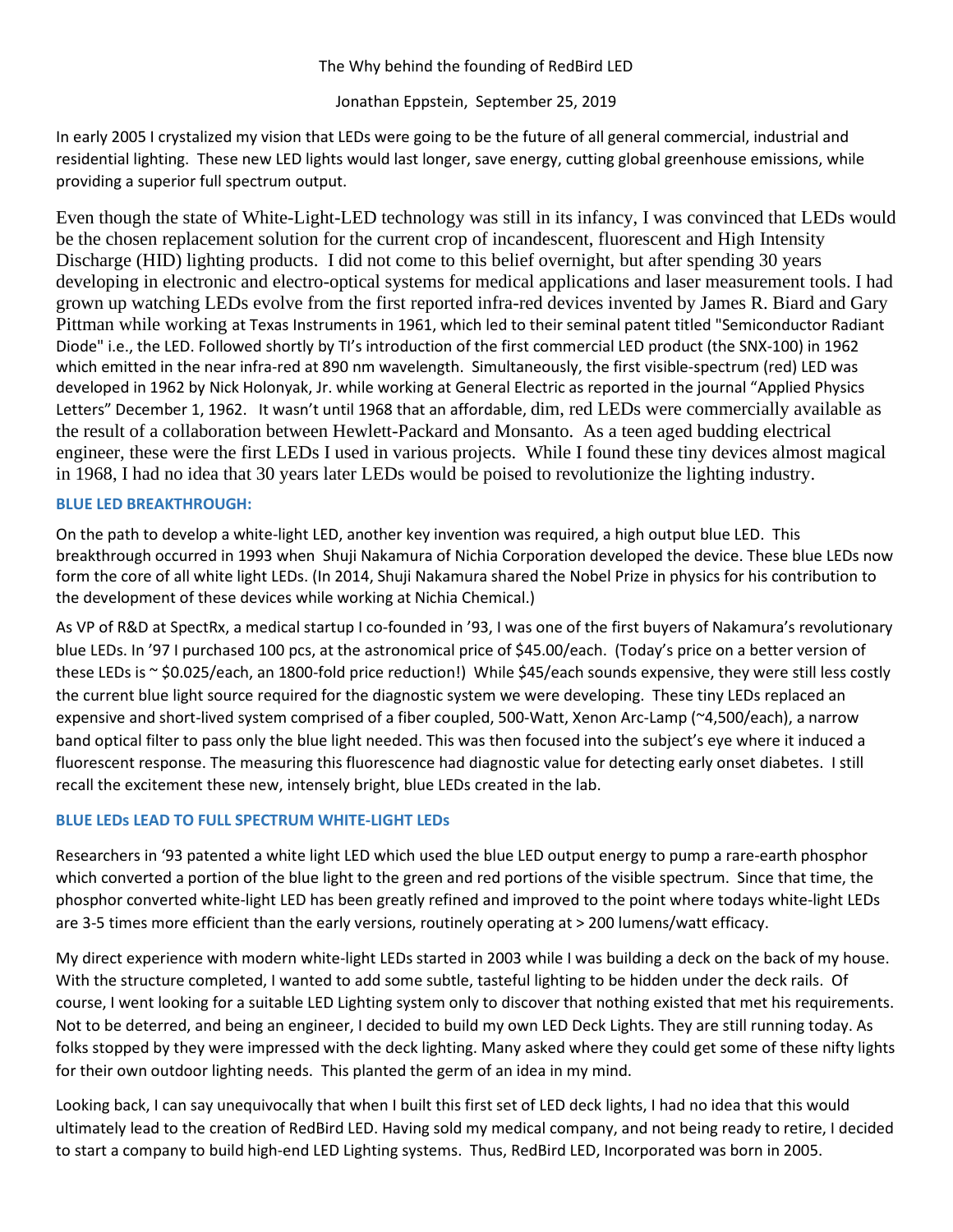# *2005, REDBIRD LED IS BORN!*

White-light LEDs were rapidly evolving in these early days of the LED Lighting Revolution. Since its inception, the RedBird Credo can be simply stated as below:

- 1. Design and Build the highest quality LED lighting products available.
- 2. Stay in touch with the latest technical developments in the field to ensure we are always specifying and employing the best components in all portions of the Lighting System or Fixture.
- 3. Continually strive to ensure all RedBird products are operating at the very highest level of efficacy possible with real-world components.
- 4. Make excellent customer service our first and last priority.

When RedBird was founded in 2005, it was truly a pioneer in the Lighting industry being one of only a handful of lighting companies focused exclusively on LED products. Over this past 14 years, I have watched thousands of '*NEW'* LED Lighting companies' pop-up only to flounder and disappear in a year or two.

## **What makes RedBird so special?**

# **How did RedBird thrive, while thousands of would be competitors fell by the way?**

The simple answer to these questions lies in the RedBird's core values, background and experience. In those early days of the LED lighting industry (2005-2010), RedBird LED was one of the few startups which possessed the physics, chemistry and engineering skills required to succeed in commercializing LED technology for general lighting applications. In addition to technical skills, RedBird also had a founder with 25 years as a successful entrepreneur. We were able to keep RedBird on course through those topsy-turvy years, avoid the many technical pitfalls that waylaid others, persevere through the tough times, recover from the inevitable missteps and reinvent the company when needed.

In retrospect, it's clear that white light LED technology was not developed enough to support a successful LED Lighting company until around 2010. Since 2010, LED Efficacy levels have more than doubled, projected lifetimes are now commonly > 100,000 hours and the quality of the Spectrum Produced is now approaching that of natural daylight.

As RedBird LED forged ahead through these difficult early years, we continually improved our products, expanded our deep knowledge of the core technologies. At the same time, RedBird solved the logistical and supply chain issues inherent when working to commercialize a disruptive technology, which LEDs certainly were to the established lighting industry. By 2012, RedBird achieved international fame by becoming the first company to earn recognition on the Qualified Product List (QPL) of the Design Lights Consortium (DLC) for their LED Tube Light. The magnitude of this achievement was huge and brought global attention to RedBird. At that time, the general feeling within the LED industry was that the DLC set the Tube Light qualification requirements so high that they would be impossible to meet. Our announcement of this qualification at LightFair in 2012 literally shook the industry**. For more than 8 months RedBird had the ONLY LED Tube Light on the DLC's Qualified Product List**. In addition to the QPL listing, the our Cardinal LED Tube Light was recognized with the prestigious Progress Committee Award from the Illumination Engineering Society's (IES). The 'OSCAR' in the lighting world.

Throughout our history, RedBird products have consistently been at the highest efficacy levels of ALL products listed on the QPL. As commercial adoption of LED products increased RedBird refined our product focus to specifically target the commercial/industrial sectors of the market. Specifically, RedBird launched two new products, both built in our US manufacturing plant near Atlanta GA. These two products are:

- 1. The Stripit Kit®. An ultra-high efficacy LED Retrofit system designed to upgrade existing fluorescent fixtures
- 2. The Cardinal High Bay fixture. A complete luminaire designed to be a 1:1 replacement for the 400-watt HID fixtures commonly installed in warehouses, production facilities and big-box retail stores.

All RedBird LED products share the following key performance metrics: